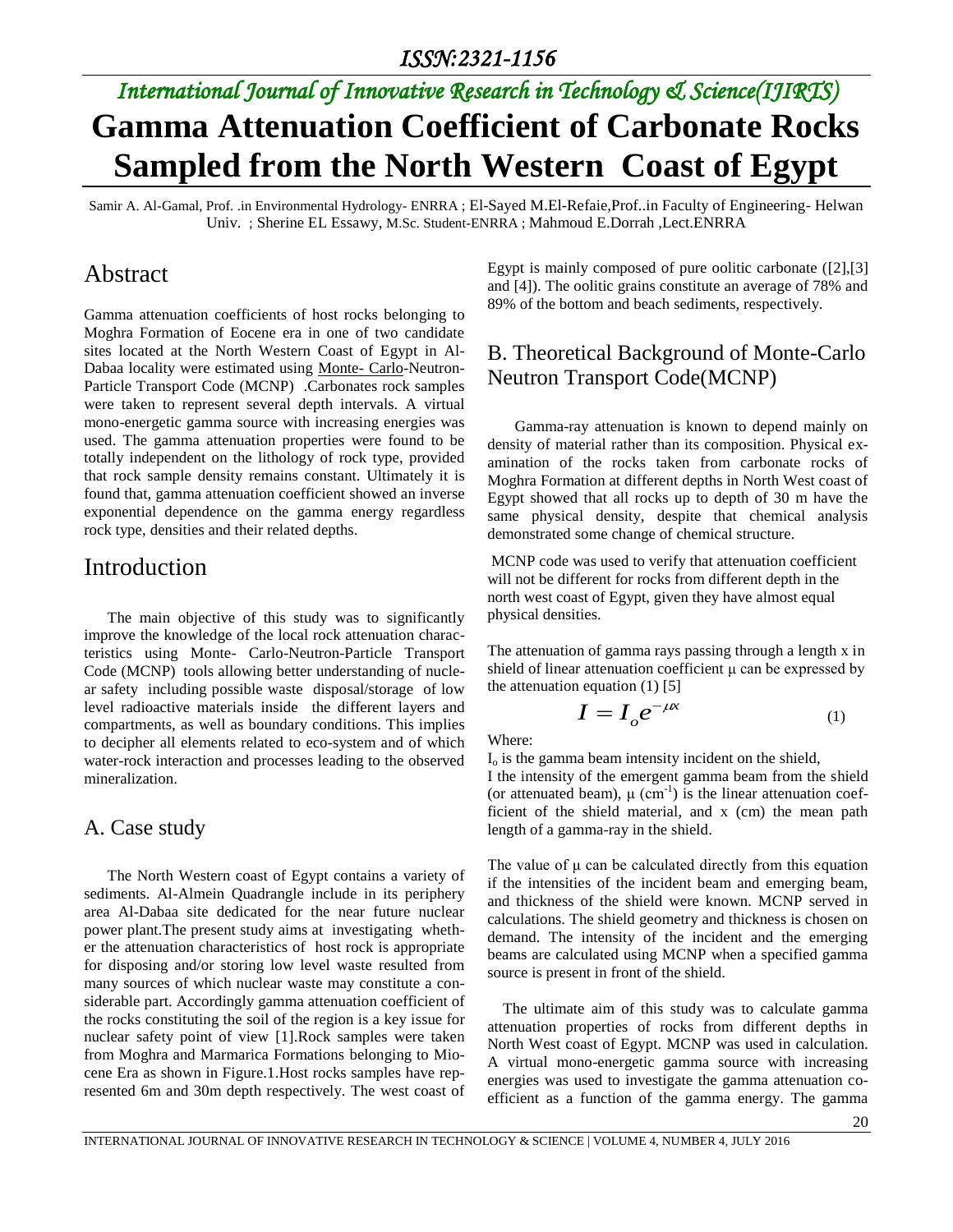# *International Journal of Innovative Research in Technology & Science(IJIRTS)*

attenuation coefficient was found independent on the type of rock, given the density is almost equal [5]. However, it showed inverse exponential dependence on the gamma energy.

#### C. Methodologies and Techniques

 Rocks samples belonging to Marmarica and Moghra Formations of Miocene age were taken to represent Al-Dabaa locality (North Western Coast of Egypt) at a depth 6m and 30m from ground surface , were used to shield Gamma photons emitted by a virtual mono-energetic isotropic point source. The geometry of rock samples considered is a 5.0 cm thick spherical shield of the rock material, with the gamma source at its center, as shown in Figure 2.Rock samples corresponding to the foregoing depths; 6 and 30 m respectively were also analyzed for major chemical compositions and expressed in terms of oxides(Table 1) as well as major elements (Table 2).

# Results and Discussion

### A. Chemical characteristics of sampled rocks

 The chemical composition of the sampled rocks show dominance of calcium oxides (56%) followed by carbon dioxides (43%) by weight of the total samples and trace concentration of Aluminum oxides (0.5%) and Silicon oxides(0.5%) and to a less extent Magnesium,Potassium and sodium oxides that amount to 0.056% for each one of them. As far as the chemical elements are concerned, Oxygen constitutes the most dominant element ( 48% ) followed by Calcium(40%) and to a less extent Carbon constitutes 11%.Trace concentration is expressed as Aluminum (0.26%) followed by Silicon (0.23%) whereas Sodium and Magnesium have constituted about 0.04 and 0.03% respectively. Higher concentration of Sodium ,Magnesium ,Aluminum and Silicon are found at samples taken from 30 m depth interval compared to samples taken from 6 m depth interval, a situation which in turn, reflects a fact of dissolution and /or ion exchange phenomena as an active rock-water interaction processes. The petrographic analysis of the sampled rock fragment examined under the scanning electron microscope has shown a dominance of calcite mineral with cementing ground of calcium carbonates (Figure 3)



**Figure 1. Litho-stratigraphic sequence of the sampled zone, North-Western Coast, Egypt.**



**Figure 2. Geometry of Rock sample with the MCNP model**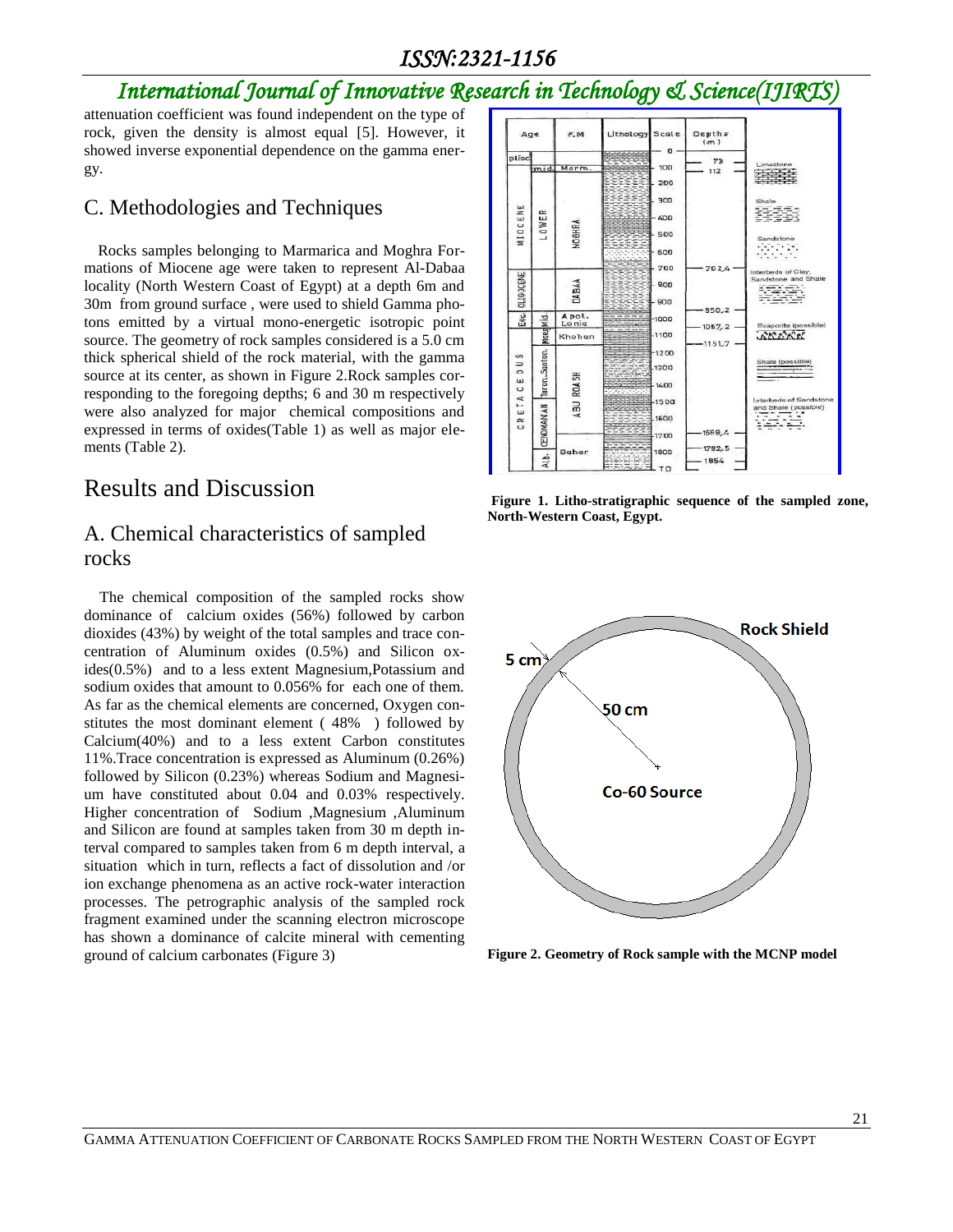# *International Journal of Innovative Research in Technology & Science(IJIRTS)*



 **Figure 3 .Petrography of Sampled Rocks**

**Table 1. Chemical composition of sampled rocks expressed as oxides**

| Depth           | CaO   | CO <sub>2</sub> | $Al_2O_3$ | SiO <sub>2</sub> | MgO    |
|-----------------|-------|-----------------|-----------|------------------|--------|
| 6 m             | 56.00 | 43.4            | 0.5%      | 0.5%             | 0.056% |
| 30 <sub>m</sub> | 51.6% | 40.6<br>$\%$    | 3%        | 3%               | 0.57%  |

**Table 2. Chemical composition of sampled rock expressed as native elements .**

| Initial depth:                |          | 0.00                        |         |            |                   |                 |                |               |             |                            |
|-------------------------------|----------|-----------------------------|---------|------------|-------------------|-----------------|----------------|---------------|-------------|----------------------------|
| Time:<br>Duration:            |          | $09:42 - 22:23$<br>06:10:49 |         | Depth [m]: |                   | $0.05 - 100.00$ |                |               |             |                            |
|                               |          |                             |         | Length [m] |                   | 99.95           |                |               |             |                            |
| Dopth                         | Rotation |                             | Torque  | Force      | <b>AirWater P</b> |                 | Spood          |               | Energy      | <b>Duration</b><br>120 [5] |
| 180 [rpm]<br>[ <sub>m</sub> ] |          |                             | 60 (Nm) | 60 [Kg]    | 10 [bar]          |                 | 450 [m/h]      |               | 2660 [KJ/m] |                            |
| 20.05                         | 163      |                             | 22      | 38         | o                 |                 | з              | 484           |             |                            |
| 20.46                         | 80       | ÷                           | 17      | 16         | ٦                 |                 | $\overline{a}$ | 268           |             |                            |
| 20.85                         | 162      |                             | 26      | 44         | 1                 |                 | 12             | 128           |             |                            |
| 21.25                         | 158      |                             | 25      | 45         | H,                |                 | 16             | 90            |             |                            |
| 21.70                         | 163      |                             | 26      | 46         | 1                 |                 | 17             | 91            |             |                            |
| 22.10                         | 165      |                             | 26      | 43         | D                 |                 | 16             | 102           |             |                            |
| 22.50                         | 105      |                             | 22      | 46         | 1                 |                 | 11             | 120           |             |                            |
| 22.95                         | 162      |                             | 26      | 46         | 1                 |                 | 18             | 88            |             |                            |
| 23.35                         | 165      |                             | 25      | 46         | 1                 |                 | 14             | 111           |             |                            |
| 23.75                         | 160      |                             | 26      | 46         | 1                 |                 | 21             | 75            |             |                            |
| 24.16                         | 162      |                             | 26      | 46         | 1                 |                 | 23             | 88            |             |                            |
| 24.60                         | 165      |                             | 20      | 27         | 1                 |                 | 22             | 56            |             |                            |
| 25.00                         | 103      |                             | 24      | 44         | 4                 |                 | 10             | 91            |             |                            |
| 26.40                         | 160      |                             | 21      | 46         | 1                 |                 | 16             | 84            |             |                            |
| 25.85                         | 165      |                             | 23      | 38         | 4                 |                 | 16             | 88            |             |                            |
| 26.26                         | 106      |                             | 29      | 40         | h,                |                 | 19             | 95            |             |                            |
| 26.65                         | 157      | æ                           | 36      | 46         | 1                 |                 | 22             | 96            |             |                            |
| 27.05                         | 100      |                             | 34      | 43         | ٠                 |                 | 31             | <b>C&amp;</b> |             |                            |
| 27.60                         | 167      |                             | 30      | 42         | 1                 |                 | 22             | 80            |             |                            |
| 27.90                         | 162      |                             | 26      | 43         | 1                 |                 | 18             | 91            |             |                            |
| 28.30                         | 167      |                             | 23      | 41         | 1                 |                 | 23             | co            |             |                            |
| 28.75                         | 160      |                             | 26      | 44         | 1                 |                 | 20             | 76            |             |                            |
| 29.15                         | 102      |                             | 31      | 40         | 1                 |                 | 20             | 72            |             |                            |
| 29.55                         | 162      |                             | 26      | 36         | 1                 |                 | 29             | 66            |             |                            |
| 30.00                         | 160      |                             | 25      | 35         | 1                 |                 | 33             | 45            |             |                            |

**Figure 4 .Physical and Geophysical well log characteristics of sampled zone**

#### D. Attenuation characteristics of sampled rocks

| Element         |      |       | Na   | Mg   | Al   | -Si  |      |       | $\overline{\text{Dose}}$ attenuation coefficient of the sampled rock (5 cm                                                       |
|-----------------|------|-------|------|------|------|------|------|-------|----------------------------------------------------------------------------------------------------------------------------------|
| 6 m             |      | 48.14 | 0.04 | 0.03 | 0.26 | 0.23 | 0.04 | 40.02 | <b>thick</b> <sub>s</sub> thield) are shown as Figure 5, Figure 6 and Figure 7.                                                  |
| 30 <sub>m</sub> | 1.08 |       | 0.42 | 0.34 | 1.58 | 1.40 | 0.47 | 36.93 | <b>There</b> was almost no difference between gamma attenuation<br>coofficients of the rocks from 6 and 30 meters donth. This is |
|                 |      |       |      |      |      |      |      |       |                                                                                                                                  |

#### B. Petrographic characteristics of sampled rocks

 The petrographic analysis of the sampled rock fragment examined under the scanning electron microscope has shown a dominance of calcite mineral with cementing ground of calcium carbonates (Figure 3).

# C. Physical and geophysical characteristics of sampled rocks

 Physical densities of the sampled rocks as measured were: 2.0 and 2.1  $g/cm<sup>3</sup>$  for the 6 and 30 meters depth intervals respectively. other characteristics such as torque, rotation and energy for drilling machine are shown as Figure 4

**There** was almost no difference between gamma attenuation coefficients of the rocks from 6 and 30 meters depth. This is expected since they have almost equal physical densities. Gamma attenuation coefficients for both samples changed as inverse exponential function of gamma energy.



**Figure 5. The calculated gamma attenuation coefficient**.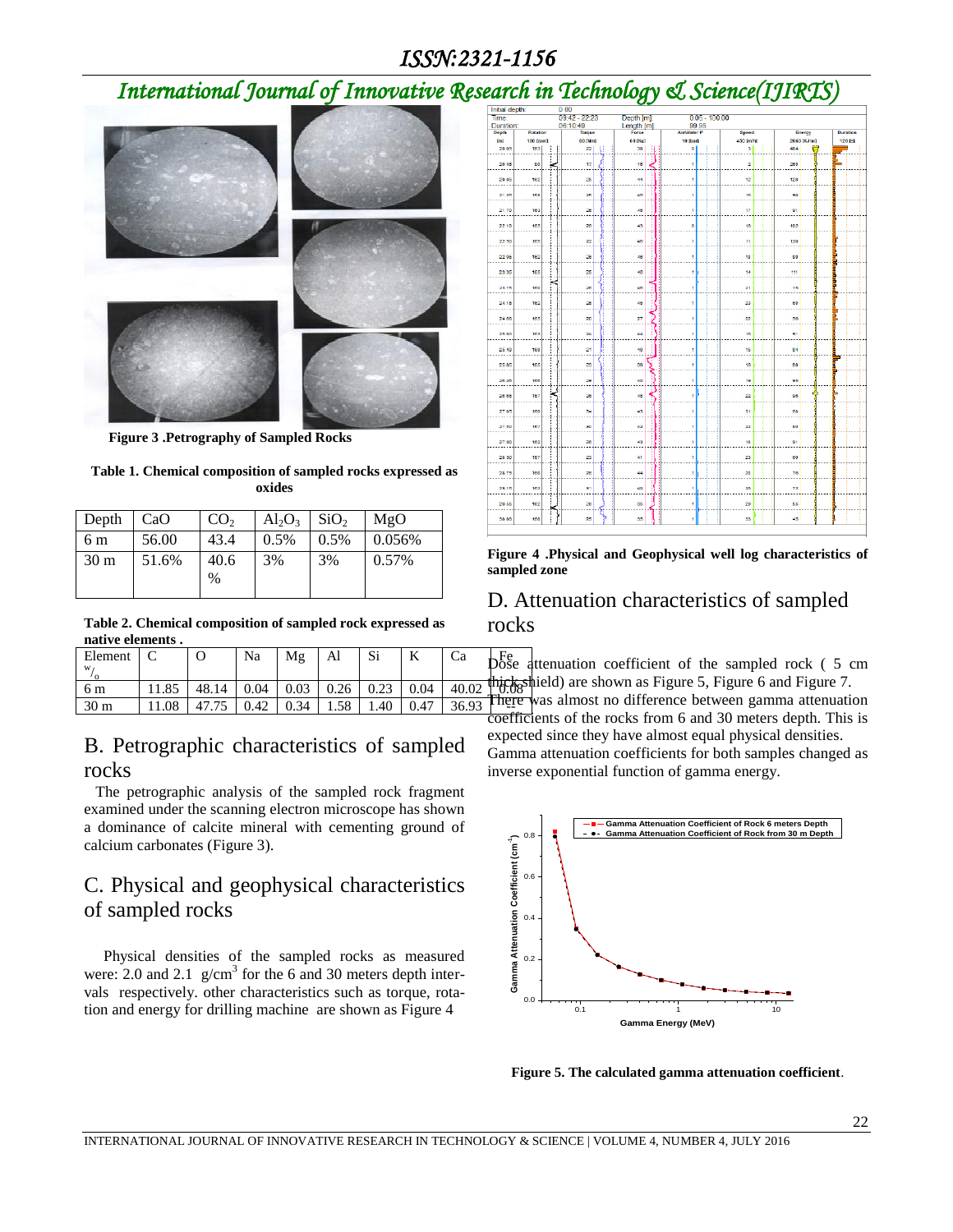# *International Journal of Innovative Research in Technology & Science(IJIRTS)*

As shown by Figure 5 .The binary relation between Gamma energy and Half –value thickness attains a logarithmic relationship whereas in Figure 6 , "Tenth-Value Thickness" is the thickness required for reducing the intensity of radiation by a factor of 10 for rock samples taken at different depth intervals of 6 and 30m from ground surface according to equation (2)



 **Figure 6 Half-Value Thickness for both rock samples.**

$$
I=I_o e^{-\mu x}
$$
 (2)

For tenth-value thickness:

$$
1/10 = e^{-\mu x}
$$

$$
10 = e^{\mu x}
$$

$$
Ln 10 = \mu x
$$

$$
X = \ln 10 / \mu
$$

Where  $: I_0$  is the gamma beam intensity incident on the shield, I is the intensity of the emergent gamma beam from the shield (or attenuated beam),  $\mu$  (cm<sup>-1</sup>) is the linear attenuation coefficient of the shield material, and x (cm) the mean path length of a gamma-ray in the shield.

# Conclusions

It is found that no significant differences in gamma attenuation properties of the rocks from 6 and 30 meters depths from North West coast of Egypt. The gamma attenuation properties were found independent on the type of rock, provided that the rock density is almost equal. However, gamma attenuation coefficient showed inverse exponential dependence on the gamma energy. Further investigations are highly needed in order to cover the attenuation characteristics of a

wide ranges of host rocks to include volcanic,plutonic and sedimentary rocks.



 **Figure 7 Tenth-Value Thickness for both rock samples.**

#### References

[1] IAEA, 2011 "Disposal of Radioactive Waste"International Atomic Energy Agency,Specific Safety Requirements, IAEA Standards Series No.SSR-5,Vienna,2011

[2] Hilmy, M.E., 1951. Beach sands of the Mediterranean coast of Egypt. Sediment. Pet. 21 (2), 109–120.

[3] El-Sabrouti, M.A., Saad, M.A., Shatta, M.H., 1981. Con tinental shelf sediments in Abu Hashaifa Bay, Mediterranean Sea, Egypt. Jed. J. Mar. Res. 1, 21–34.

[4] Anwar, Y.M., El Askary, M.A., Nasr, S.M., 1984. Arab's Bay oolitic carbonate sediments: bathymetric, granu lometric and chemical studies. Neues Jahrbuch F ¨ ur Geologie und Pal¨aontologie – Monatshefte, 10, 594–610.

- [5] McMahon, C.A., Fegan, M.F., Wong, J., Long, S.C., Ryan, T.P., Colgan, P.A., 2004.Determination of selfabsorption corrections for gamma analysis of environmental samples: comparing gamma-absorption curves and spiked matrixmatched samples. Appl. Ra diat. Isot. 60, 571–577.
- [6] Daniel R. McAlister, 1955. Gamma Ray Attenuation Properties of Common Shielding Materials. PG Research Foundation, Inc. University Lane Lisle, IL 60532, USA

# **Biographies**

PROFESSOR DR. SAMIR A. AL-GAMAL received the B.S. degree in Sciences from the University of Ain Shams, Abbasya, Cairo, Egypt, in 1974, the M.Sc. degree in

GAMMA ATTENUATION COEFFICIENT OF CARBONATE ROCKS SAMPLED FROM THE NORTH WESTERN COAST OF EGYPT

23